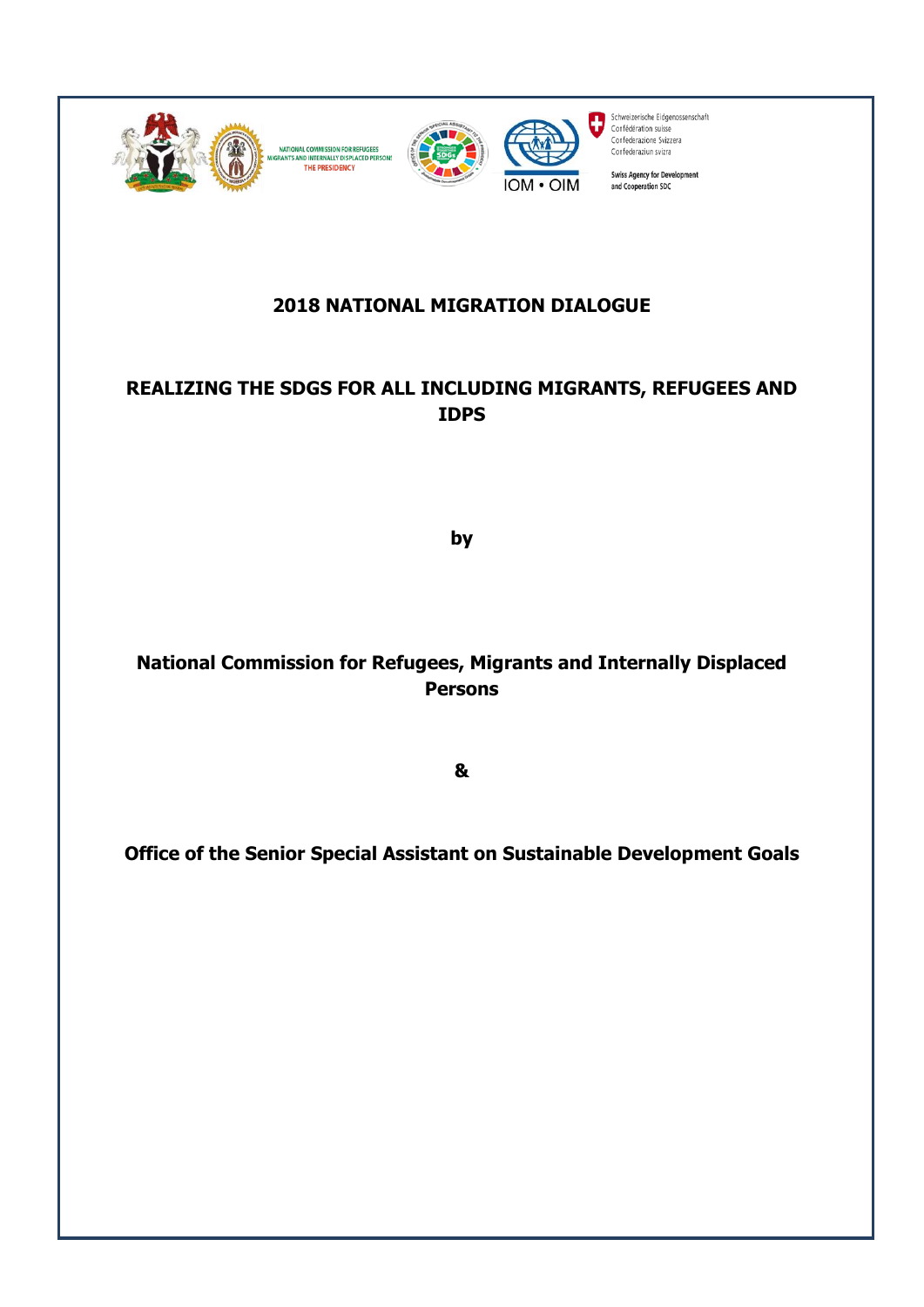### **Background**

Migration is one of the topical issues on the global and national development agendas. It is one of the defining features of the  $21<sup>st</sup>$  century and contributes significantly to all aspects of economic and social development as well as environmental sustainability. It is one important area where multiple root causes of poverty, inequality and injustices are operative in hindering social development. Also, migrants and diaspora are agents of development and opportunities in their homelands and destination countries. It is therefore well recognized in Agenda 2030 as a cross-cutting issue and key to achieving all the Sustainable Development Goals (SDGs). The Declaration accompanying the Sustainable Development Goals explicitly included the phrase, "We will cooperate internationally to ensure safe, orderly and regular migration involving full respect for human rights and the humane treatment of migrants regardless of migration status, of refugees and of displaced persons".

2. Like all globalized development initiatives, realization of the SDGs requires good understanding of national contexts, tailoring responses to address development challenges and developing and deploying instruments to keep track of performance. Nigeria has adopted the SDGs and is making concerted effort to meaningfully act towards realizing these goals. However, while the interrelationship between migration and SDGs has been recognized, the realization of this interlinkage has not been explored and indicators for tracking migration-related targets are not fully captured in the national SDGs database. To ensure migration contributes to positive development outcomes and, ultimately, to realizing the SDGs there is need to understand the impact of migration on the achievement of SDGs, andthe impact this achievement will have on future migration patterns. There is also need to update the national SDGs compendium of indicators to adequately monitor, evaluate and report on migration-related SDGs targets in Nigeria.

3. The Nigeria Annual National Migration Dialogue is conceived as a strategy for of the commemoration of the International Day of Migrants. It's a platform for exploring emerging issues in global migration from a national perspective. It is aimed at providing an opportunity for reviewing the various operational challenges at the institutional level in implementing the National Migration Policy and thereby contributing to the review of existing legal frameworks in addressing these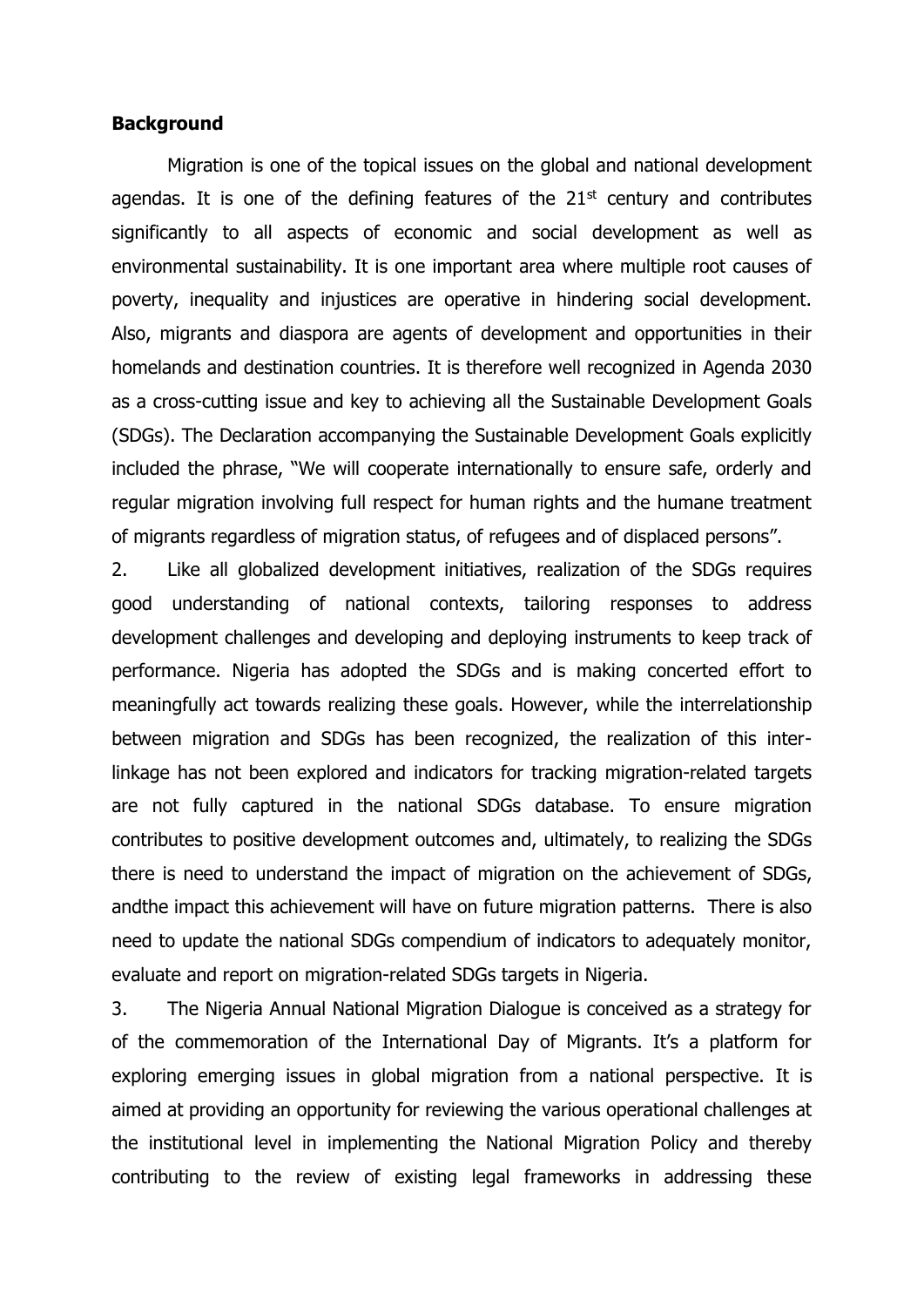challenges. The dialogue is also a derivative of the implementation framework of the national migration policy document. Hence it is also a platform for migration coordination for NCFRMI.

4. The 2018 dialogue will be the fourth in the series. It will focus on migration and SDGs, with the theme, "Realizing the SDGs for All including Migrants, Refugees and IDPs." The 2018 Dialogue will put the migration-development nexus on the agenda of national discourse and prepare grounds for the national implementation of the specific migration-related goals and targets of the SDGs. It will provide a platform for exploring and analyzing the intersection of migration and key development areas, and clearly bring out policy implications and the focus of a plan of action.

5. Partnership is one of the five focus areas of the 2030 agenda with a clarion call for all relevant actors at all levels—national, regional and global—to ensure that 'we deliver as one.' Contingent upon this, the National Commission for Refugees, Migrants and Internally Displaced Persons (NCFRMI),representing the Technical Work Group on Migration (TWG), is partnering with the Office of the Senior Special Assistant to the President on SDGs (OSSAP-SDGs) inhosting this year's NMD as a step toward realizing migration-related SDGs. The partnership will build on the momentum generated at the Dialogueto facilitate the development and deployment of migration-related indicators that will guide stakeholders in the SDGs implementation policies, programmes and projects.

#### **Justification**

6. International migration has been on the sharp increase reaching record high of 258 million in 2017. Among this number 68.5million are forcibly displaced, 40 million internally displaced persons (IDPs), 25.4 million refugees, and 3.1 million asylum seekers.The 2030 Agenda for Sustainable Development in its resolve to 'leave no one behind' included the concerns for individuals on the move, especially the most vulnerable among them. Eleven out of the seventeen goals contain targets that explicitly related to migration and 60 out of the 230 indicators relevant to migration.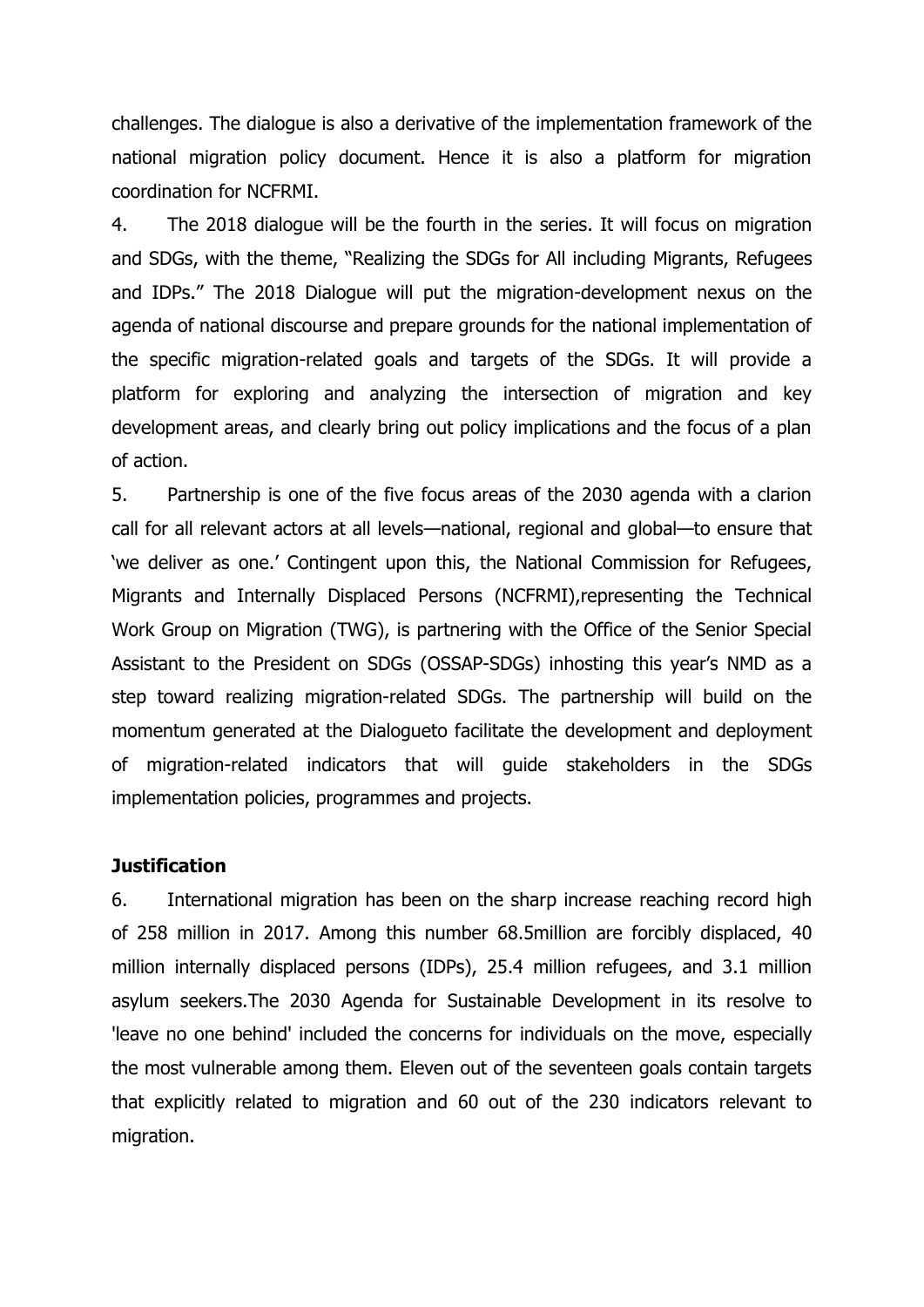7. Nigeria ratified the Agenda 2030 and took bold steps, through OSSAP-SDGs, to adoptthe Agenda for implementation at the national level. A comprehensive data mapping was conducted to establish national baselines for tracking implementation of the SDGs and identify sustainable sources of data, among other things. This has been very helpful in guiding stakeholders. However, the data mapping covered only 169 out of the 230 SDGs indicators due data challenges and acknowledged 'missing indicators'. Migration-related indicators were among these missing indicators, thus making it difficult to track and report on progress made towards actualizing migration-related targets in a country with sizeable number of people on the move. In 2017, Nigeria's migration stock was 1.2 million in 2017 in addition to an estimated Diaspora population of about 15 million. As at October 2018, there were 1,959,458forcibly-displaced persons in Nigeria, comprising 31,948 refugees, 1,926,748 IDPs and 762 asylum seekers. There were also 231,473 Nigerians seeking refuge in Niger, Chad and Cameroon Republics.

8. Ensuring this segment of the vulnerable populationwith disrupted livelihoods and uncertain future is not left behind will therefore require paying special attention to the plight of migrants, refugees, asylum seekers and IDPs. It will require mainstreaming migration-related SDGs targets in national and sub-national development strategies, plans, and budgets as well as localizing relevant indicators to adequately track progress towards realizing these targets. It will require bridging existing gap in SDGs-related data in order to adequately capture all migrationrelated SDGs targets and indicators, generating baselines and mapping and sensitizing stakeholders that will sustainably provide accurate and reliable data on these targets and indicators. The NMD will provide a unique platform for stakeholders working on migration and sustainable development to share their thoughts and perspectives, and make recommendations for policy actions. It will also generate momentum for collective action that promotes the interest of migrants, refugees and IDPs, within the context of the Agenda 2030.

### **Objectives**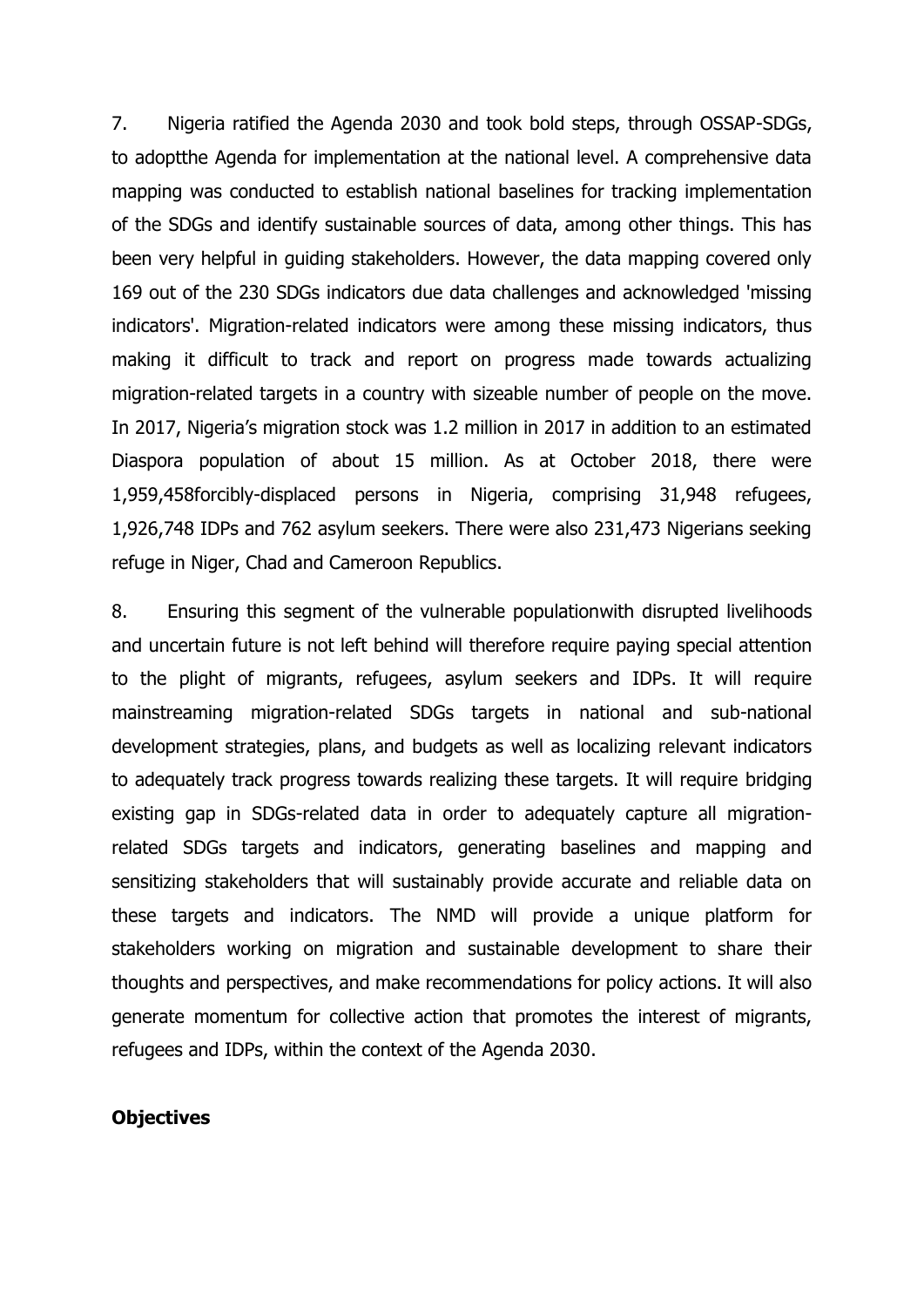9. The main purpose of the NMD within the NCFRMI/OSSAP-SDGs joint initiative is to facilitate collective action towards realization of migration-related SDGs in Nigeria. The specific objectives of the initiative are to:

- a) enhance understanding of the migration-development nexus;
- b) make recommendations for policy actions;
- c) generate momentum among stakeholders to collectively act towards realization of migration-related SDGs; and
- d) develop and facilitate the deployment of instruments to track implementation of migration-related SDGs.

### **Approach and Methodology**

10. The National Migration Dialogue (NMD) will be a one-day national event that will bring stakeholders involved in migration issues and the humanitarian circle to extensively discuss the migration-development nexus. The Dialogue will have two sessions.

- i. Opening Session: This will provide a platform for key Government officials to present policy direction and highlight actions taken to realization migration-related SDGs. It will also provide opportunities for other stakeholders to make Goodwill Messages. This will be accomplished largely though speeches.
- ii. Technical Session: Position papers will be presented by few experts/stakeholders on the migration-development within SDGs context to provoke discussion on salient issues highlighted in the presentations. The presentations will be followed by an interactive session that will enable participants comment and ask questions that will be responded to by the lead speakers.

**\_\_\_\_\_\_\_\_\_\_\_\_\_\_\_\_\_\_\_\_\_\_\_\_\_\_\_\_\_\_\_\_\_\_\_\_\_\_\_\_\_\_\_\_\_\_\_\_\_\_\_\_\_\_\_\_\_\_\_\_\_\_\_\_\_\_\_\_\_\_\_\_\_\_\_\_\_\_\_\_\_\_**